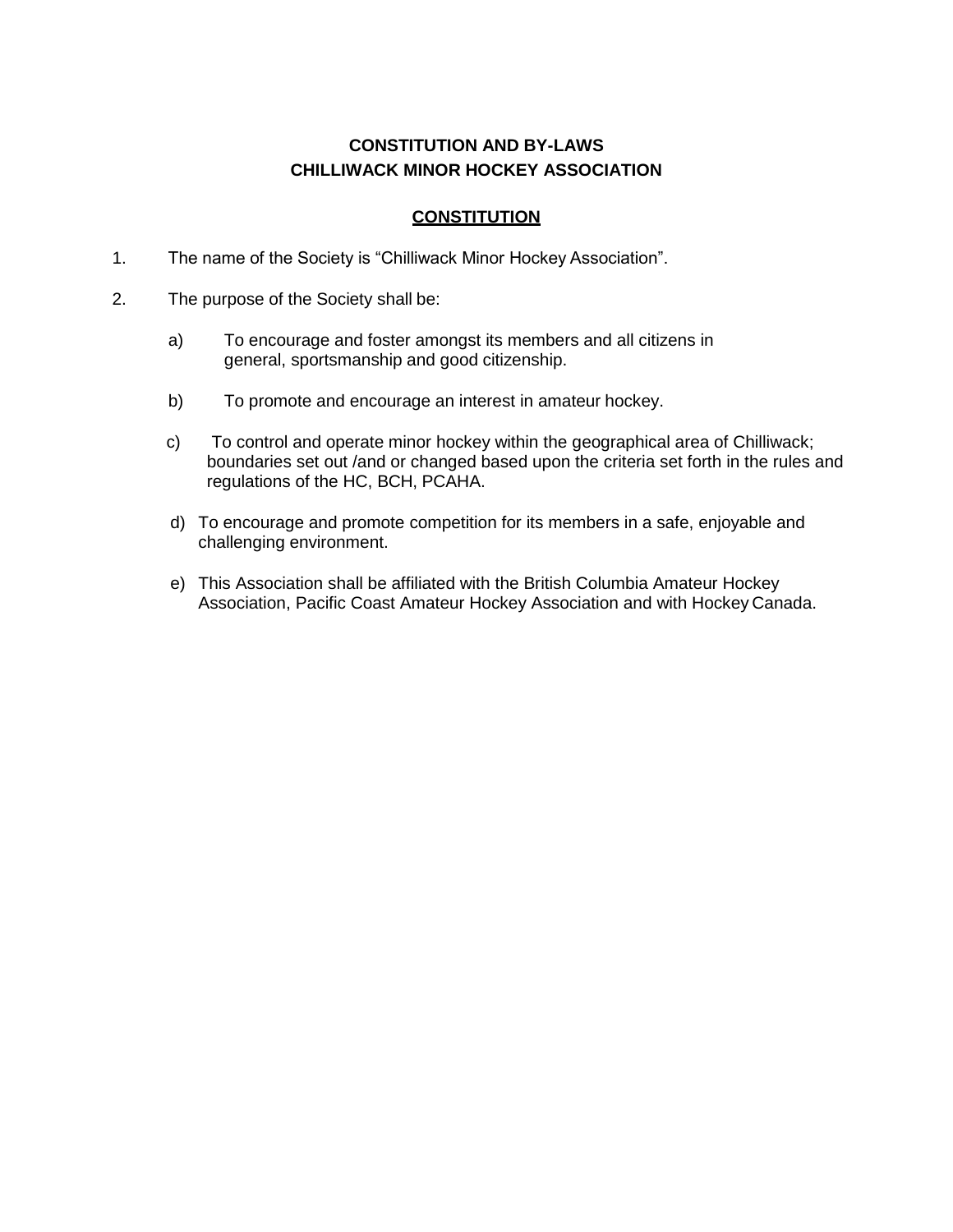## **BY-LAWS**

### **PART 1 - Interpretation**

1.1 a) In these By-Laws, unless the context otherwise requires:

"Board" means the Elected Board of the Directors of the Society;

"Directors" means the Elected Directors of the Society for the time being;

"*Society Act*" means the *Society Act* of the Province of British Columbia from time to time in force and all amendments to it;

- a) The definitions in the *Society Act* on the date these By-Laws become effective apply to these By-Laws
- 1.2 CMHA Vision Statement To be an inclusive, development driven Association using a positive, fun environment to build leaders in community.

#### 1.3 CMHA Mission Statement

To professionally develop hockey players, coaches, volunteers and future leaders in a fun, safe and positive environment where ALL families feel welcome and supported in achieving their personal and team goalies while building lifelong relationships.

### **PART 2 - Membership**

- 2.1 The members of the Society are those persons who become members in accordance with these By-Laws and have not ceased to be members.
- 2.2 The membership of the Society shall be comprised of two (2) classes of members, Ordinary Members and Life Members.
- 2.3 The following persons shall be Ordinary Members:
	- a) A parent or legal guardian of a player (one guardian per player registration is eligible to vote at the Annual General Meeting)
		- i) who applies for and who has been granted playing privileges in the Society's hockey programs prior to May 1<sup>st</sup> of the current year and whose membership has not at any time ceased; or
		- ii) whose application for playing privileges is accepted by the Board at any time after April 30<sup>th</sup> of the current year and whose membership has not at any time ceased;

it being understood that a member having more than one player registered in the Society's hockey programs shall have no greater rights as a member in the Society than a member having only one child so registered;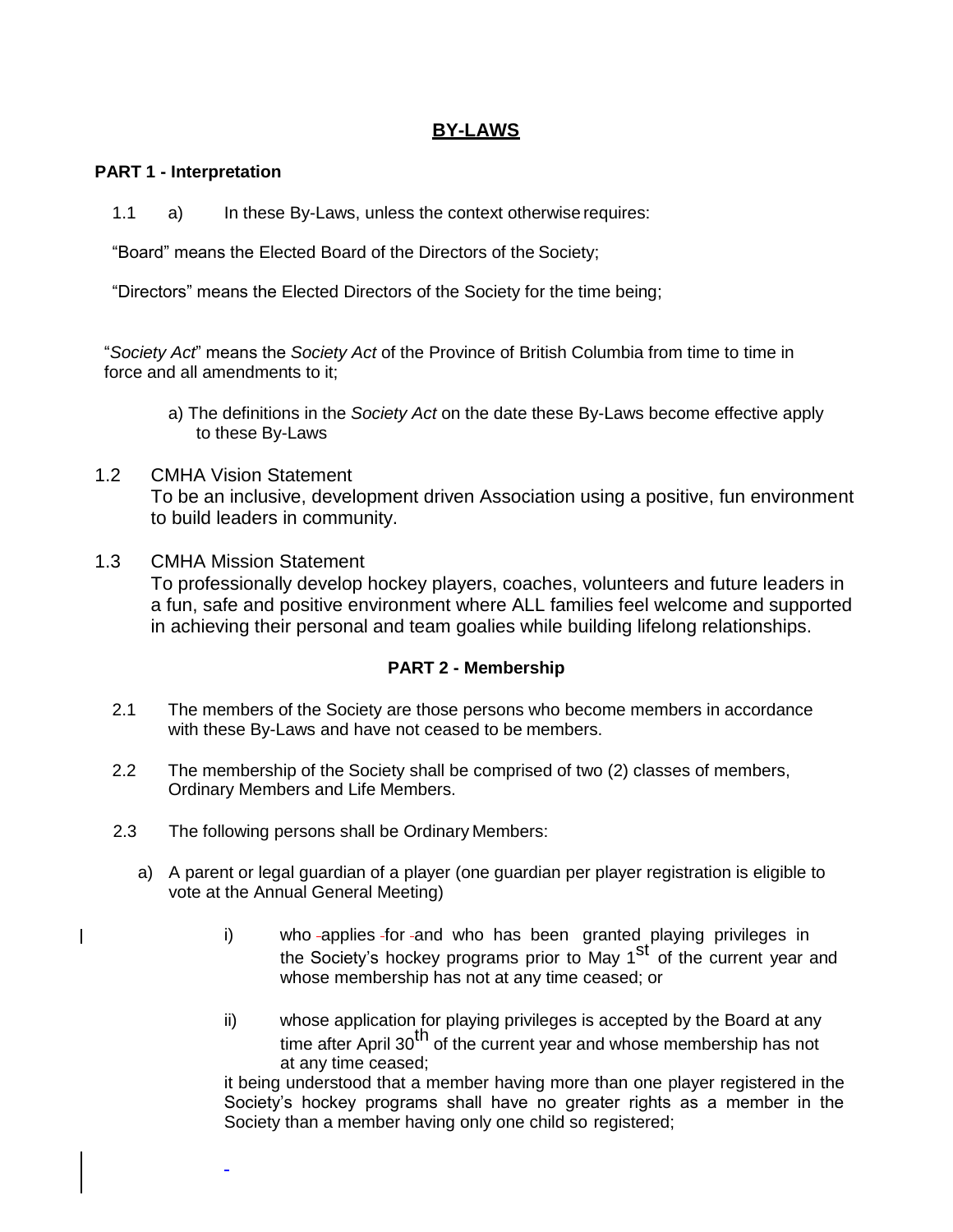- b) any person over the age of nineteen (19) years who does not otherwise qualify for membership under the above, and who has purchased an annual membership with the organization.
- 2.4 The Board may, in its sole discretion, bestow the honour of Life Member on any person who has rendered distinctive or meritorious service to the Society for a period of at least five (5) years. Nomination for Life Membership must be submitted to the Board at least 30 days prior to the annual general meeting detailing the service for which the honour is bestowed.
- 2.5 Life Members shall have the privilege of acting in an advisory capacity to the Board and shall be accorded all rights and privileges and be subject to all obligations of Ordinary Members.
- 2.6 Life Members shall be entitled to hold office and shall be entitled to one vote per Life Member at all general meetings of the Society.
- 2.7 Membership shall not be transferable.
- 2.8 A Member ceases to be a Member:
	- a) on June 30<sup>th</sup> in each year unless an application for playing privileges for a member's player or an adult member has been made to the Society for the next playing season in accordance with Article 3.1or 3.2 as applicable;
	- b) by delivering his/her resignation in writing to the Secretary of the Society;
	- c) where the Member no longer has a player participating in the Society's hockey programs as a result of the child being released in accordance with the rules and regulations of the Hockey Canada ("HC"), British Columbia Hockey ("BCH"),Pacific Coast Amateur Hockey Association ("PCAHA") and/or such other association of which the Society is a member or with which it is affiliated;
	- d) on being expelled.
- 2.9 A Member may be expelled by resolution of the Board where the Board has received a recommendation from the Discipline Committee to expel the Member, provided that the Member who is the subject of the proposed expulsion is given an opportunity to be heard at the meeting of the Board prior to the resolution to expel being voted upon.
- 2.10 The Board shall have the power, by a vote of three quarters (3/4) of those present at a duly convened meeting, to suspend a Member's membership in the Society for such length of time and upon such terms as the Board may determine when such Member's conduct shall have been determined by the Board to be improper, unbecoming or likely to endanger the interest or reputation of the Society, or if such Member willfully commits a breach of the Constitution or By-Laws of the Society or any rules or policies established by the Board from time to time, provided that the Member who is the subject of the proposed suspension shall have been given an opportunity to be heard at the meeting of the Board prior to the resolution to suspend being voted upon.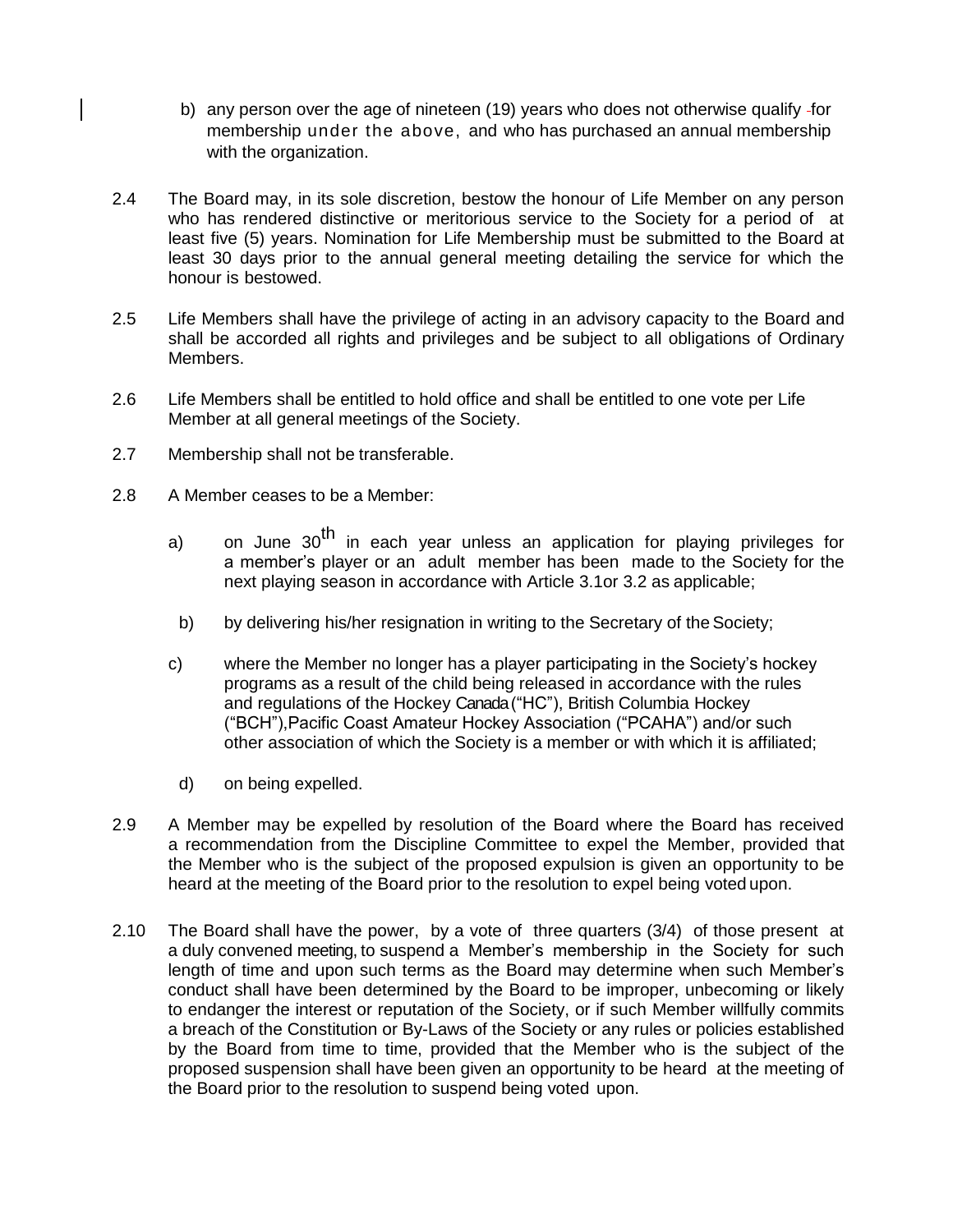- 2.11 A Member being expelled or suspended by a resolution of the Board pursuant to Article 2.9 or 2.10 has the right to requisition a general meeting of the Society for the purpose of reviewing the expulsion or suspension, such meeting to be held at such place as the Board shall determine, within 28 days of the member's compliance with Article 2.12.
- 2.12 A Member requisitioning a general meeting under Article 2.11 shall:
	- a) give written notice to the Secretary, within 14 days of the expulsion or suspension;
	- b) prepay the reasonable cost of giving notice to the membership and of holding the general meeting; and
	- c) shall be given the opportunity to be heard at the general meeting priorto the expulsion or suspension being voted upon.
- 2.13 If the Board resolution expelling or suspending the Member is ratified by an ordinary resolution of the membership at a duly convened extra-ordinary general meeting, the monies paid by the member pursuant to Article 2.12(b) shall be forfeited, and if thesaid expulsion or suspension resolution is not ratified, such monies shall be refunded to the Member.
- 2.14 All Members are in good standing except a Member who has been suspended, has fees owing to the Society. Any Members under this category will be notified 30 days prior to the AGM to rectify their standing with the association. If the fees are not settled, the board will proceed with declaring the Member not in good standing as ineligible to vote, 7 days prior to the meeting.
- 2.15 A Member not in good standing forfeits all rights, privileges, claims and interests accorded a Member of the Society.

### **PART 3 - Player Eligibility and Registration**

- 3.1 A parent or legal guardian of a player wishing to play hockey in the Society's hockey programs for the next playing season must, at the date and time established by the Board on an annual basis:
	- a) complete and sign the player application in the form approved by the Board;
	- b) submit proof of the following:
		- i) if a new registrant, that the player's age is consistent with the HC regulations with respect to minor hockey eligibility; and
		- ii) that the player satisfies the residency requirements of the HC, BCH, PCAHA and/or such other association of which the Society is a member or with which it is affiliated;
	- c) make payment of the player registration fee or charge established by the Board on an annual basis and any other fees or charges that the Board may establish from time to time for new, renewal, or late registrations; and
	- d) make payment of any outstanding amounts due to the Society, and return of all property of the Society.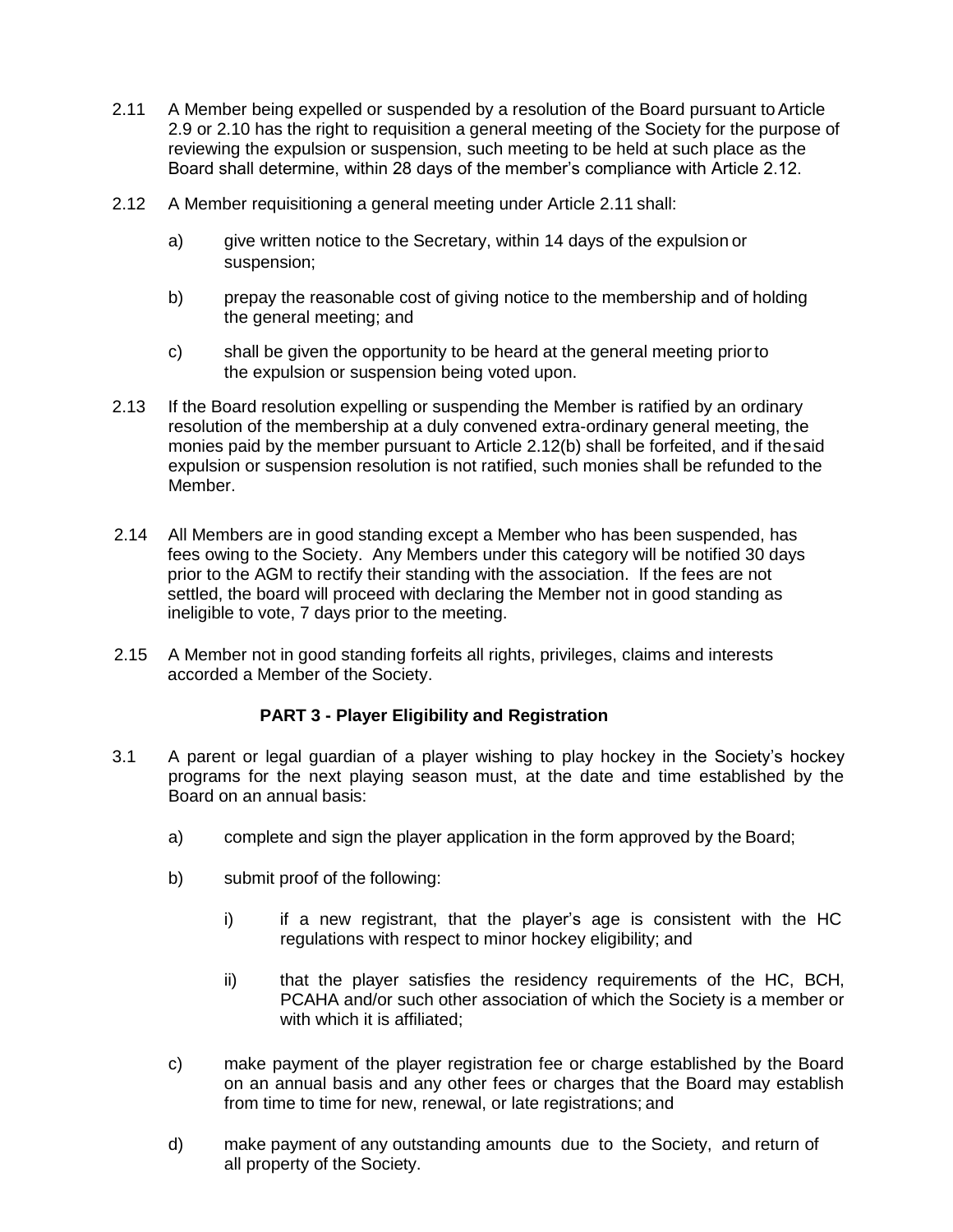- 3.2 An adult wishing to play hockey in the Society's hockey programs for the next playing season must, at the date and time established by the Board on an annualbasis:
	- a) complete and sign the player application in the form approved by the Board;
	- b) submit proof of the following:
		- i) if a new registrant, that his or her age is consistent with the HC regulations with respect to minor hockey eligibility; and
		- ii) that they satisfy the residency requirements of the HC, BCH, PCAHA and/or such other association of which the Society is a member or with which it is affiliated;
	- c) make payment of the player registration fee or charge established by the Board on an annual basis and any other fees or charges that the Board may establish from time to time for new, renewal, or late registrations; and
	- d) make payment of any outstanding amounts due to the Society, and return of all property of the Society.
- 3.3 Notwithstanding any of the provisions of Articles 3.1 or 3.2, the Board has the full power and discretionary authority not to accept an application for playing privileges, where:
	- a) the available ice time or other resources of the Society, or such other consideration that the Board deems reasonable or appropriate in the circumstances, requires that the Society limit the number of persons accepted for playing privileges; or
	- b) the parent or legal guardian of the player applicant or the adult applicant has been expelled or is suspended as a Member of the Society; or
	- c) the person is not eligible as a player in the Society's hockey programs because of a bylaw, rule, regulation or directive of the HC, BCH, PCAHA and/or such other association of which the Society is a Member or with which it is affiliated; or
	- d) it is not satisfied that the player is a bona fide resident of the geographical area of Chilliwack; boundaries set out /and or changed based upon the criteria set forth in the rules and regulations of the HC, BCH, PCAHA and/or such other association of which the Society is a Member or with which it is affiliated and the Society is not otherwise bound to accept the application for playing privileges pursuant to a bylaw, rule, regulation, exemption, permission, directive or other authorization of the HC, BCH, PCAHA and/or such other association of which the Society is a Member or with which it is affiliated
- 3.4 Upon the Board accepting the application for playing privileges, the person named shall become a player in the Society.
- 3.5 If the Board rejects the application for playing privileges for reasons set forth in Article 3.3(d), the parents of the player applicant, shall be given an opportunity at the next regularly scheduled meeting of the Board to show cause why the application should be accepted.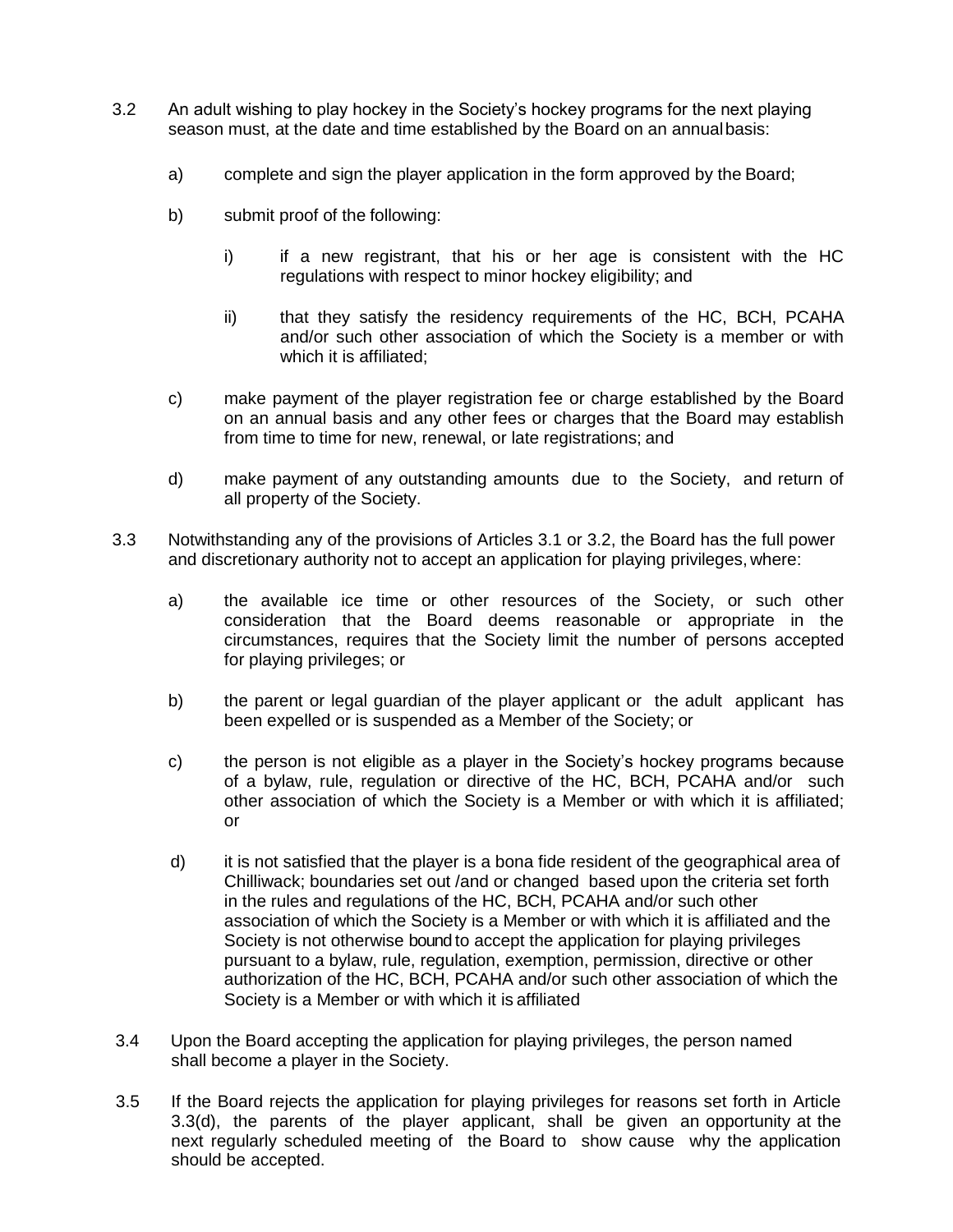## **PART 4 - Directors**

- 4.1 The Directors shall be solely responsible for managing and supervising the affairs of the Society, including, but not limited to, the establishment of:
	- a) representative teams, player try-out and selection policies and procedures;
	- b) coach selection policies and procedures;
	- c) ice time schedules and allocations;
	- d) policies and procedures regarding the selection and placement of players and coaches to teams;
	- e) policies and procedures regarding safety, including the proper equipment to be worn by players, provided that such policies and procedures are not inconsistent with those of the HC, BCH or the PCAHA or any other association of which the Society is a Member or with which it is affiliated; and
- f) policies and procedures regarding the Society's finances including annual budgets, regarding personnel matters including supervision, suspension and dismissal of employees, approval of all types of staff leave and regarding general operations including strategic planning
- 4.2 The Directors may exercise all the powers and do all the acts and things that the Society may exercise and do, and which are not by these By-Laws or by statute or otherwise lawfully directed or required to be exercised or done by the Society in general meetings, but subject, nevertheless to:
	- i) all laws affecting the Society;
	- ii) these By-Laws; and
	- iii) rules, not being inconsistent with these By-Laws, which are made from time to time by the Society in a general meeting.
- 4.3 No rule, made by the Society in a general meeting, invalidates a prior act of the Directors that would have been valid if that rule had not been made.
- 4.4 No Director shall be remunerated for being or acting as a Director but a Director may be reimbursed for reasonable expenses incurred in acting as a Director.
- 4.5 In accordance with the *Society Act*, each Director of the Society shall assume office on the express understanding and condition that the Society shall indemnify him and his heirs and personal representatives from time to time and at all times against all costs, charges, expenses, and damages whatsoever which such Director sustains or incurs in or as a result of any civil, criminal or administrative action, suit, or proceeding by reason of him being or having been a Director, including an action brought against the Society, if he acted honestly and in good faith with a view to the best interests of the Society and in the case of a criminal or administrative action or proceeding, if he had reasonable grounds for believing his conduct was lawful, and the Board shall have the power and authority to purchase and maintain such insurance coverage as may be reasonably necessary to assure to each Director such indemnity.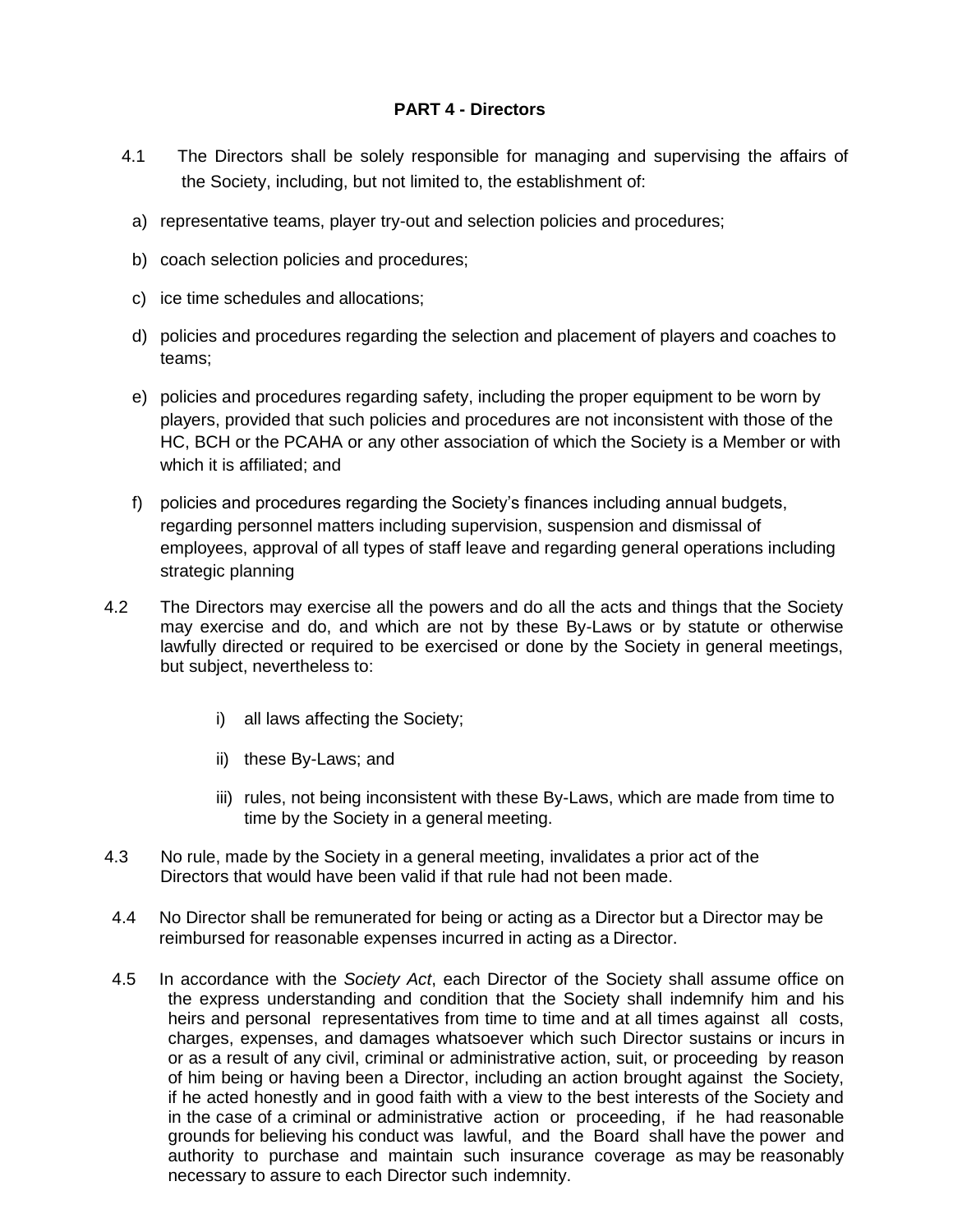4.6 The Society shall have fifteen (15) Directors, or a greater number determined from time to time at a general meeting, consisting of the following

Five (5) Officer Directors President 1st Vice-President 2nd Vice-President Secretary **Treasurer** 

Four (4) Other Directors One (1) Director-at-Large One (1) Public Relations Director One (1) Player and Coach Development Director One (1) Female Director

six (6) Divisional Directors

4.7 The six Divisional Directors will be appointed by the Board of Directors of the Society at the first duly convened meeting of the Board after the Annual General Meeting of the Society into the following positions:

> Six (6) Divisional Directors U9 , U11, U15 U7, U13, U18/U21

- 4.8 The Board of Directors, with the President, shall form and approve each year, a nominating committee for the purpose of receiving, recruiting and advertising for candidates to fill Board positions for the next year. In addition to any candidates nominated by the nominatingcommittee, the candidates for election to the Board may be nominated by any Member provided such nomination is seconded by two other Members of the Society and is received by the nominating committee not less than 30 days prior to the Annual General Meeting. Any nominations must be approved by the nominating committee before being allowed to stand for election. Refer to the CMHA Nomination Policy for further information.
- 4.9 Separate elections shall be held for the positions of each Officer Director position and Other Director positions (listed in 4.6) to befilled.
- 4.10 The six Divisional Director positions shall be elected as a group on one ballot.
- 4.11 An election may be by acclamation otherwise it shall be by ballot.
- 4.12 No person shall be eligible for election as an Officer or Director unless he is a Member of the Society in good standing and he meets the requirements to be a Director as set out in the *Society Act*.
- 4.13 A Director is eligible for re-election.
- 4.14 The Directors shall serve for a period of two (2) years or until the election of a successor. The President, 1st Vice-President, Treasurer and four (4) Directors shall be elected for two (2) year terms in odd numbered years. The 2nd Vice-President, Secretary, Public Relations Director, Player and Coach Development Director and four (4)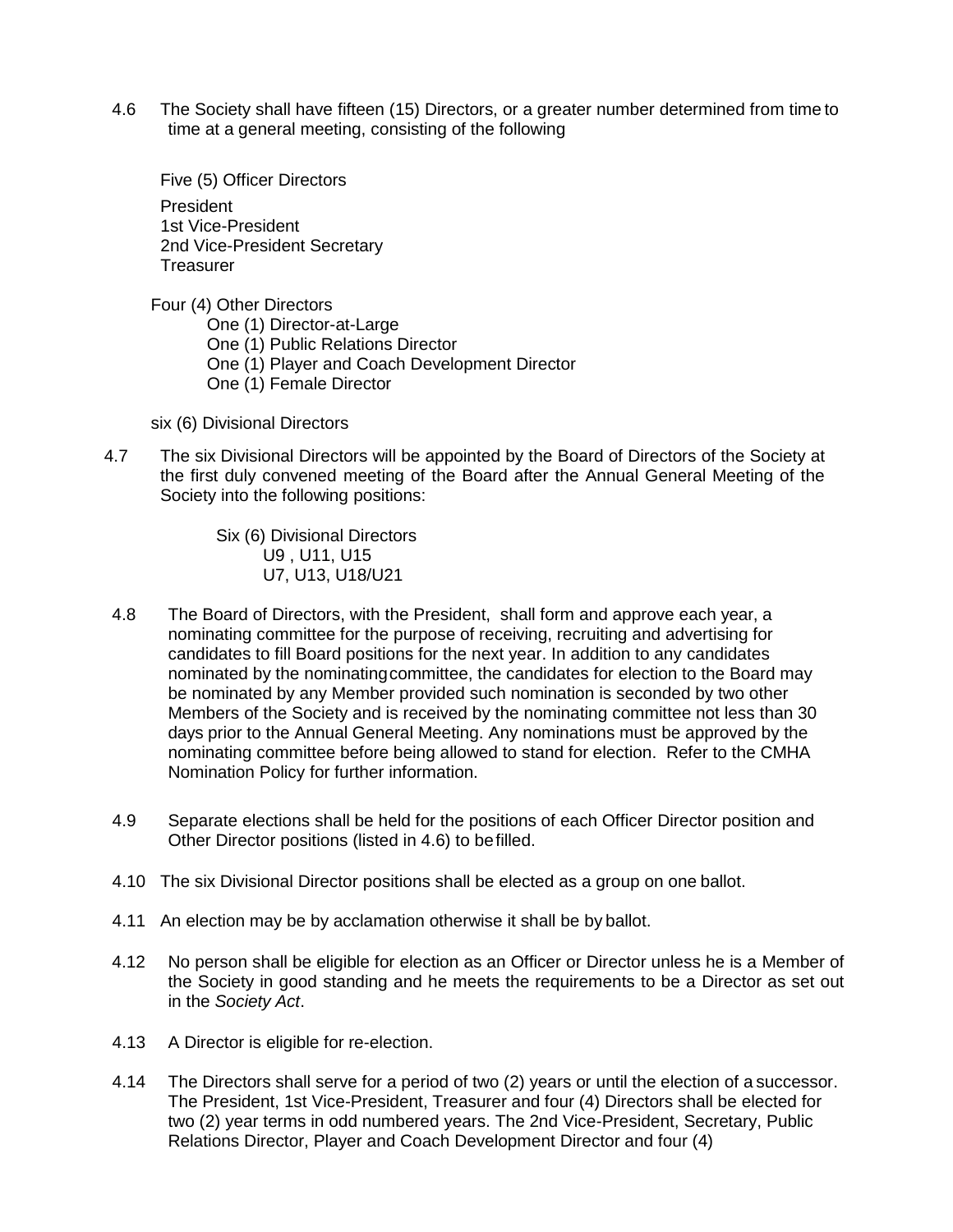- 4.15 Directors shall be elected for two (2) year terms in even numbered years.
- 4.16 Unless another qualified person cannot be found, no person may run for the position of President of the Society unless that person has first served at least one (1) year on the Board in somecapacity.
- 4.17 A Director shall not be allowed to coach, assistant coach or manage any team in any division during his years of office unless approval is given by the current Board.
- 4.18 Any casual vacancy occurring on the Board may be filled by the Directors from the Members of the Society who are in good standing, but any Member so chosen shall retain office only until the conclusion of the next annual general meeting of the Society, but is eligible for election at the annual general meeting.
- 4.19 The Members may by special resolution remove a Director from his office or position prior to the expiration of his term, and may elect another Director to serve during the balance of the term.
- 4.20 The Directors may delegate any of their powers to committees consisting of such Member or Members of the Society as they think fit or as the President may appoint. Any committee so formed shall in the exercise of the power so delegated, conform to any terms of reference or regulations as may be imposed on them by the Board. The Chair of each committee so appointed shall be required to attend Board meetings upon request and to report plans and budgets which must be approved by the Board.
- 4.21 Meetings of the Board shall be held at such time and place as the President or any 5 Directors may determine. Notice of such meetings shall be communicated to each Director not less than 2 days (exclusive of the day on which the notice is given) before the meeting is to take place.
- 4.22 A quorum of any Board meeting shall consist of at least seven (7) Directors of the Board holding office at the time of the meeting. A resolution of the Board shall be passed by a simple majority of votes and the chairman of the meeting may move or propose a resolution but shall not have a second or casting vote.
- 4.23 A Director shall at all times:
	- a) act honestly and in good faith and in the best interests of the Society; and
	- b) exercise the care, diligence and skill of a reasonably prudent person; in exercising the powers and performing the functions as a Director.

### **PART 5 - Duties of Officers and Directors and other appointees**

- 5.1 The President:
	- a) shall preside at all meetings of the Society and of the Board;
	- b) shall act as the official representative of the Society and shall act as liaison officer between the City of Chilliwack Recreation Department, BCH, PCAHA, and HC;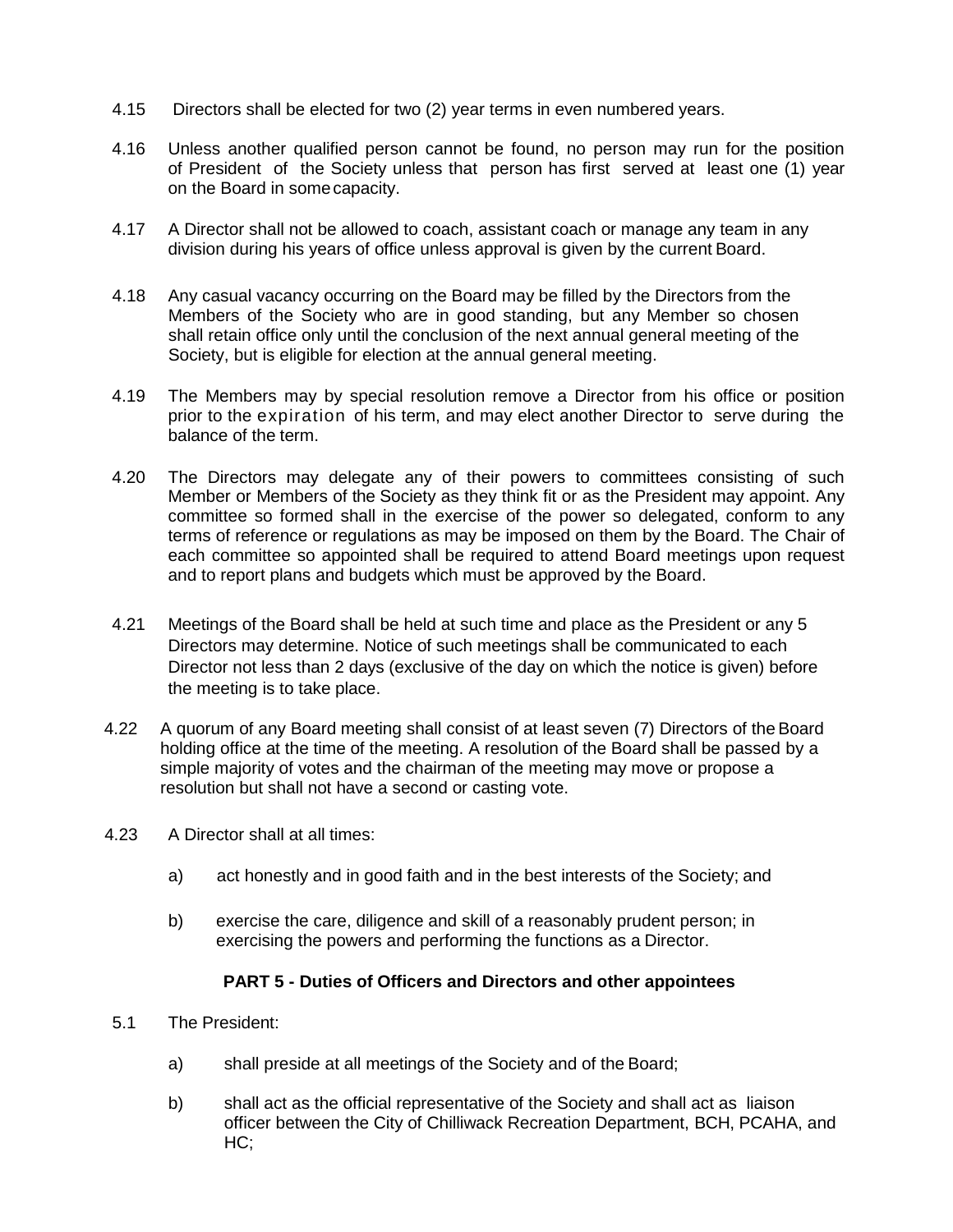- c) shall be the chief executive officer of the Society and supervise the other Officers and Directors in the execution of their duties;
- d) shall , with board approval, have the power to immediately suspend any member, player, team official, game official or any other person associated with the Society from participation or association with any on ice or off ice hockey activities of the Society for any conduct which the Board's discretion believes has been or may be injurious to a member, player or game official and likely will continue, or which has significantly hindered the Society in the pursuit of any of its purposes, provided however that such suspension shall be effective only until the next duly convened meeting of the Board; and
- e) shall , in conjunction with the Board of Directors, appoint a nominating committee as described in Article 4.8.
- 5.2 The First Vice-President:
	- a) shall be Chairman of the Discipline Committee;
	- b) shall act as Risk Manager, or appoint and oversee another Director as Risk Manager, on behalf of the Society and as such:
	- c) shall perform any criminal record checks or such other checks as the Board may determine;
	- d) shall report and deal with any activity or concerns relating to or regarding insurance liability coverage;
	- e) shall assist the President in the performance of the President's duties;
	- f) shall carry out the duties of the President in his absence; and
	- g) shall perform any other duties to be assigned by the President.
- 5.3 The Second Vice-President:
	- a) shall be Chairman of the Appeals Committee and the Gaming Committee to be established by the Board;
	- b) shall attend at and represent the Society at all gaming meetings as required;
	- c) shall review and monitor fundraising efforts of individual teams;
	- d) shall, in the absence of the President and First Vice-President, assumetheir duties; and
	- e) shall perform any other duties to be assigned by the President.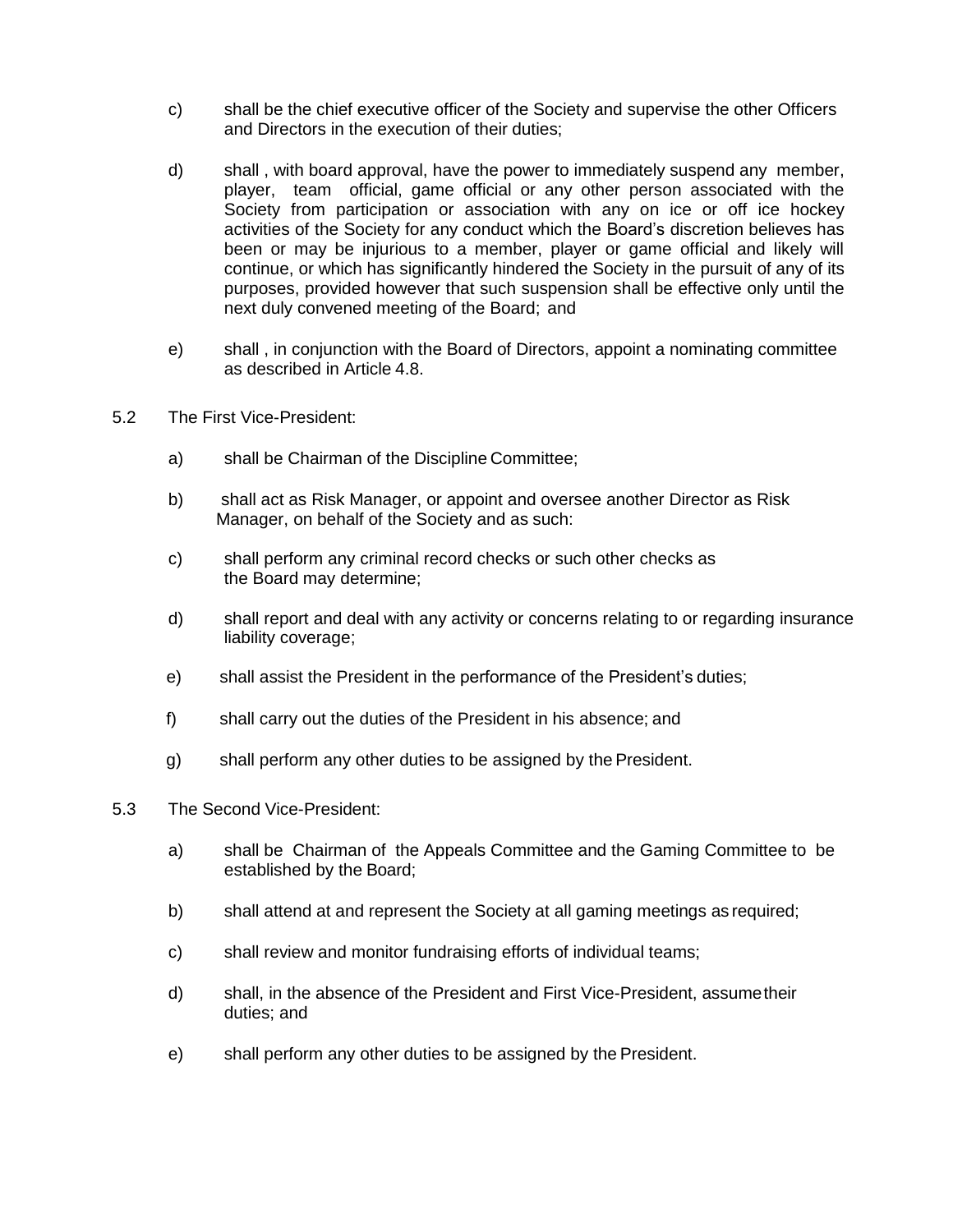#### 5.4 The Secretary:

- a) shall be responsible for giving notification of meetings of the Society and Board;
- b) shall prepare and retain custody of minutes or proceedings of the annual general meetings, extraordinary general meetings, Board meetings, and any other meetings of the Society;
- c) shall be responsible for all correspondence of the Society and any other related duties;
- d) shall file such reports, resolutions and other documents as may be required by the *Society Act*; and
- e) shall perform any other duties to be assigned by the President.
- 5.5 The Treasurer:
	- a) shall be responsible for keeping the financial records, including books of account, necessary to comply with the *Society Act*;
	- b) shall render financial statements to the Board, members and others as required;
	- c) shall present an interim financial report representative of the accounts of the Society as at April 30<sup>th</sup> in each year;
	- d) shall deposit all monies to the credit of the Society in a chartered bank, credit union or trust company; and
	- e) shall perform any other duties to be assigned by the President.
- 5.6 The Divisional Directors:
	- a) shall, in conjunction with the Coaching Coordinator, recommend coaches and team officials for all "C" teams;
	- b) shall oversee all teams within their respective divisions and have general responsibility for the organization of teams, coordination and allocation of players among teams in their division;
	- c) shall provide the Registrar with a complete roster of each team;
	- d) shall ensure that each coach and/or manager of teams within their division are aware of the By-Laws, Rules and Regulations, Policies and Procedures of the Society and to ensure that such By-Laws, Rules and Regulations, Policies and Procedures are enforced;
	- e) shall perform any other duties to be assigned by the President.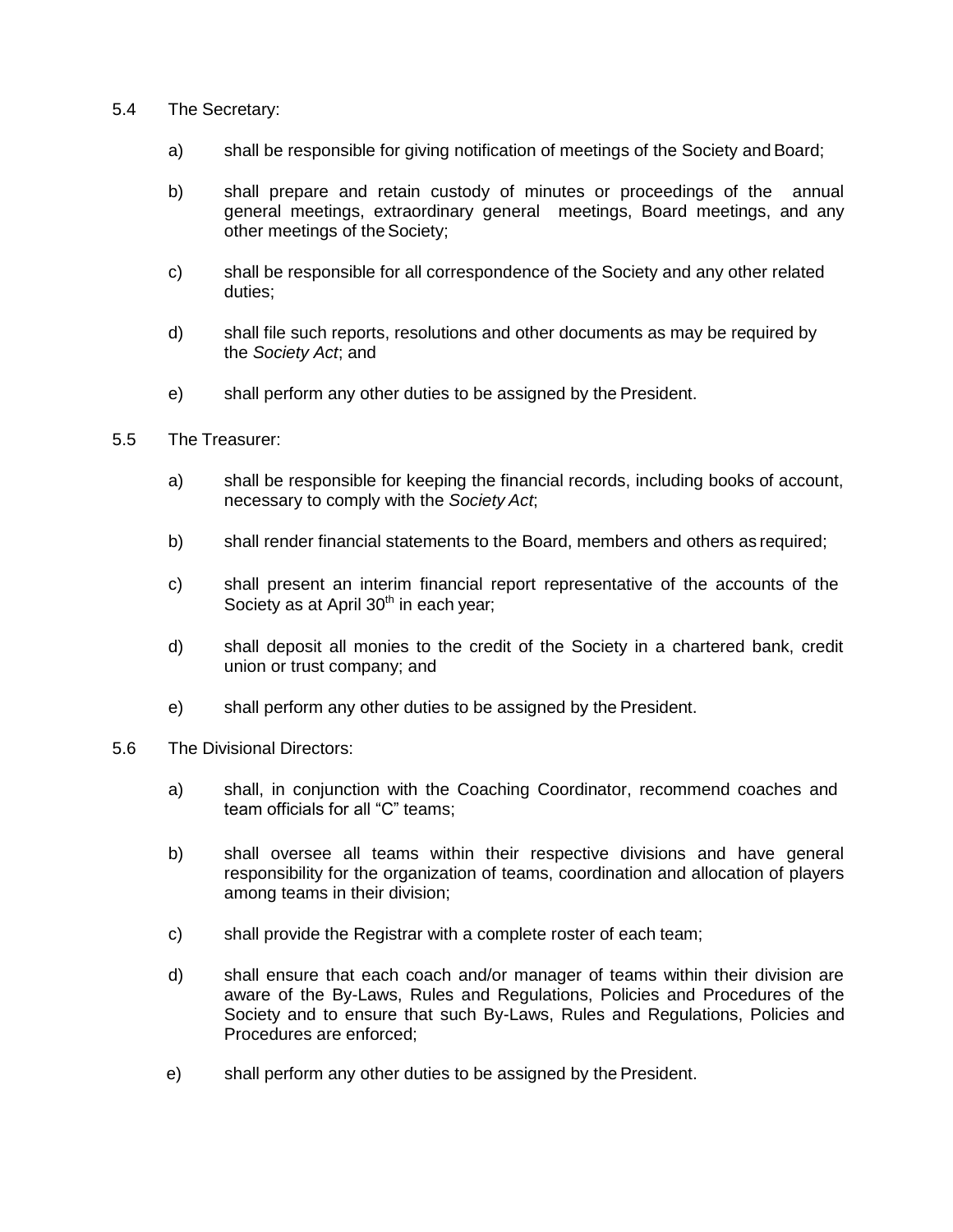- 5.7 The Director-at-Large:
	- a) the Director at Large shall work with/assist the other Divisional Directors as needed
	- b) shall perform any other duties to be assigned by the President.
- 5.8 The Public Relations Director:
	- a) shall develop and maintain key partnerships with community organizations that provide benefits to CMHA members including but not limited to soliciting team sponsors;
	- b) shall organize fundraising programs and develop and maintain fundraising processes from the team level to the association level;
	- c) shall act as a liaison with the local media;
	- d) shall Chair the Sponsorship and Fundraising Committee;
	- e) shall Chair the Media and Public Relations Committee;
	- f) shall oversee the Website Coordinator and be responsible for the overall communication strategy of CMHA;
	- g) shall participate in the coordination of special events;
	- h) shall keep the trophy case up to date and display all Society trophies; and
	- i) shall perform any other duties to be assigned by the President.
- 5.9 The Player and Coach Development Director
	- a) Assemble and Chair the CMHA Player and Coach Development Committee.
	- b) Create, organize, implement, evaluate and modify coaching programs within the Association.
	- c) Create, implement, evaluate and modify a player development strategy for the Association.
	- d) Create, organize, implement, evaluate and modify training programs for team officials.
	- e) Perform any other duties assigned by the President.
- 5.10 The Female Director
	- a) shall perform any other duties to be assigned by the President.
	- b) shall, in conjunction with the Coaching Coordinator, recommend coaches and team officials for all Female teams;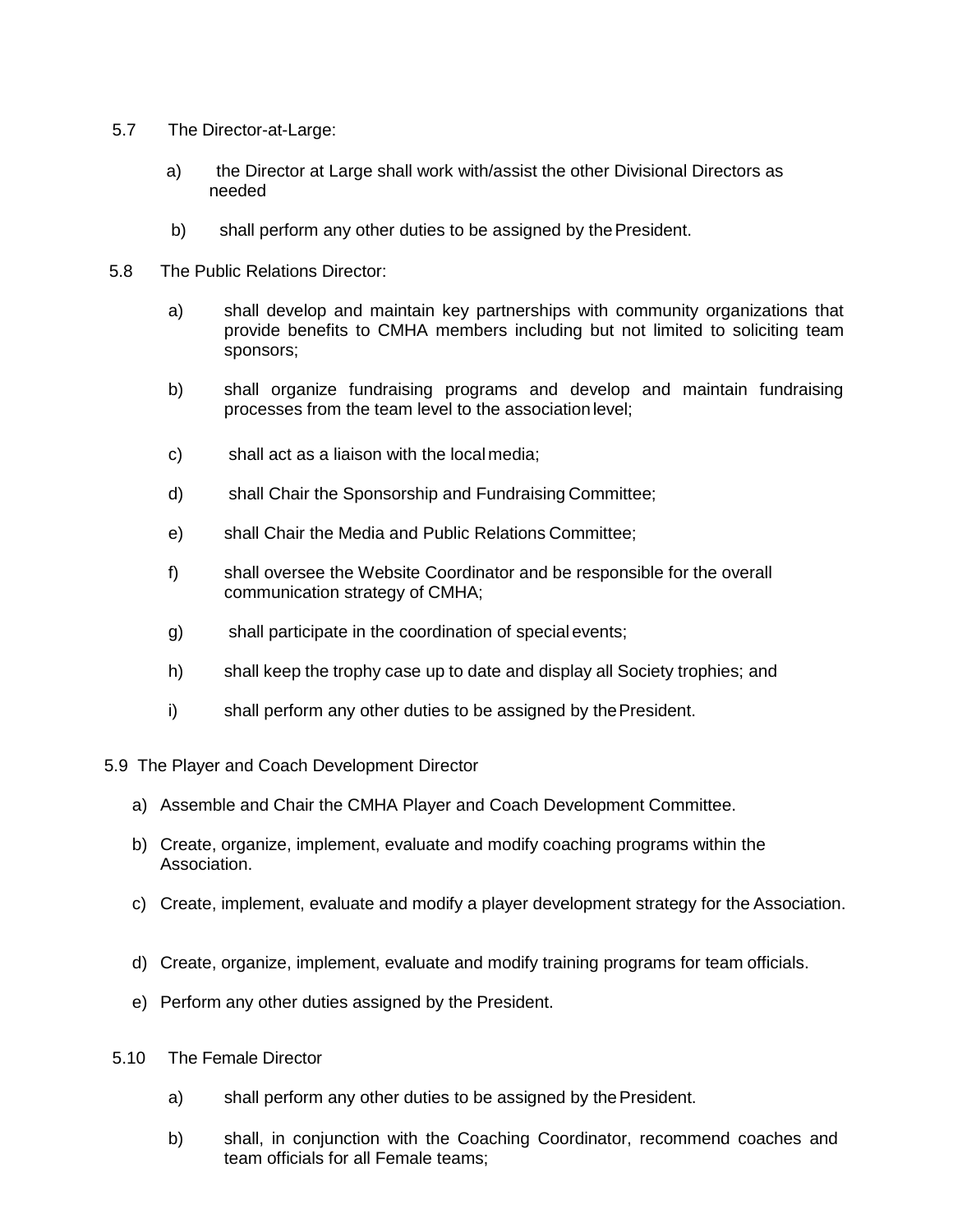- c) shall oversee all teams within their respective division(s) and have general responsibility for the organization of teams, coordination and allocation of players among teams;
- d) shall provide the Registrar with a complete roster of each team;
- f) shall ensure that each coach and/or manager of teams are aware of the By-Laws, Rules and Regulations, Policies and Procedures of the Society and to ensure that such By-Laws, Rules and Regulations, Policies and Procedures are enforced;
- 5.11 The Board will appoint a Registrar for the Society who may be a Director, member or an employee whose responsibilities will be as follows:
	- a) shall be responsible for annual player registration;
	- b) shall keep and maintain permanent records for all registered players of the Society;
	- c) shall be responsible for registering all players, coaches and others with Hockey Canada Registry
	- d) shall perform any other duties to be assigned by thePresident.
- 5.12 The Board will appoint a Coaching Coordinator for the Society who may be either a Director, a member or employee whose responsibilities will be as follows:
	- a) shall recommend to the Board Committee the appointment of all team coaches and all team officials as recommended by the Selection Committee which he shall assemble and Chair;
	- b) shall maintain an effective line of communication between the coaches and the Society;
	- c) shall coordinate training programs for all coaches and team officials; and
	- d) shall perform any other duties to be assigned by thePresident.
- 5.13 The Board will appoint an Ice Coordinator for the Society who may be either a Director or a member whose responsibilities will be as follows:
	- a) shall act as liaison between the Society and the Chilliwack Parks and Recreation Department with respect to ice time procurement;
		- i. shall be responsible for scheduling and allocation of ice times for the Society; and
		- ii. shall perform any other duties to be assigned by the President.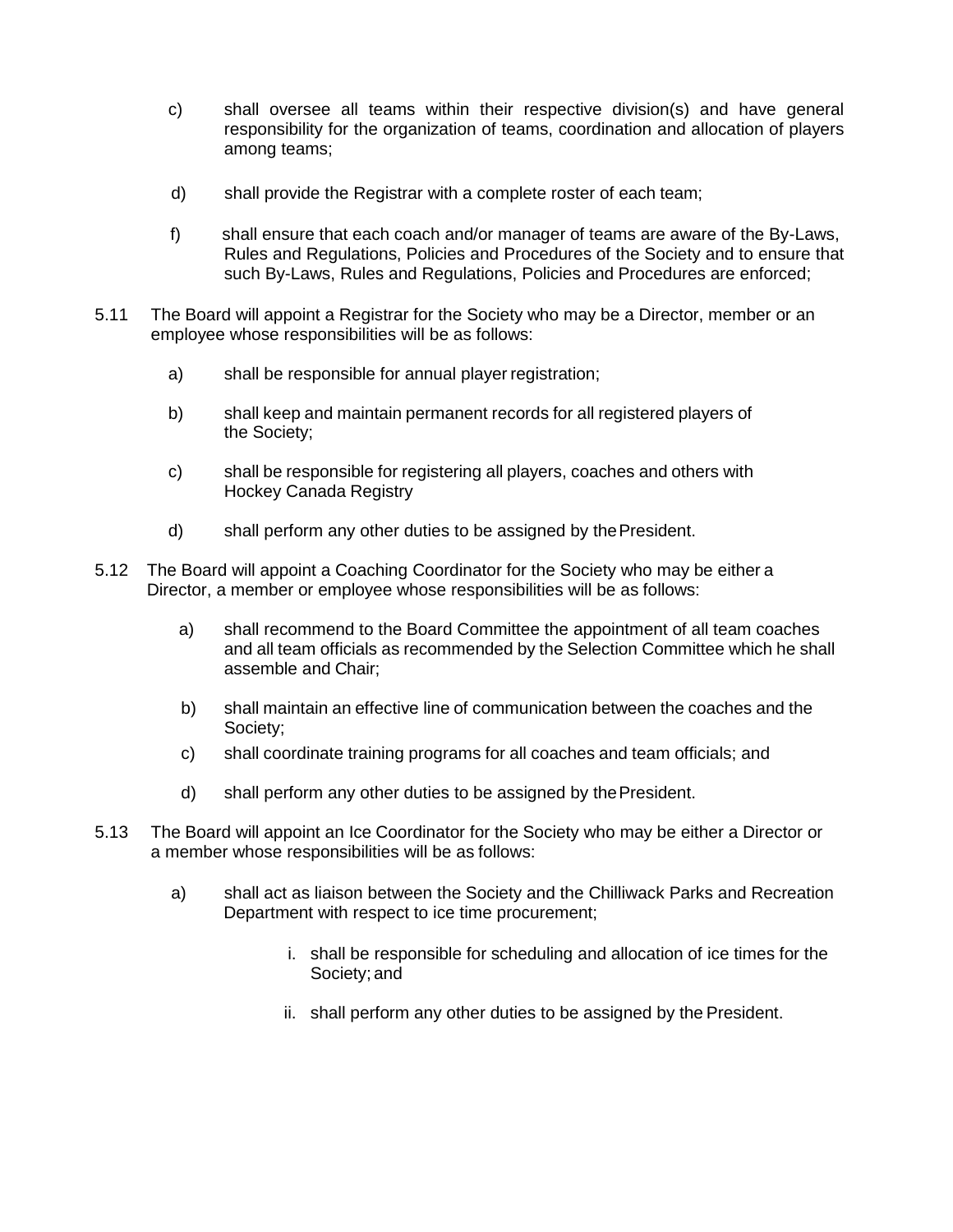- 5.14 The Board will appoint a Referee-in-Chief for the Society who may be either a Director or a member whose responsibilities will be as follows:
	- a) shall maintain an effective line of communication between the referees and the Society;
	- b) shall coordinate training programs for all referees;
	- c) shall appoint assignors to assign referees for all games assigned by the Society;
	- d) shall ensure that a reasonable standard of officiating is maintained at alltimes;
	- e) shall ensure that all game officials are registered and are members in good standing with the BCH; and
	- f) shall perform any other duties to be assigned by the President.
- 5.15 The Board will appoint an Equipment Manager for the Society who may be either a Director or a member whose responsibilities will be as follows:
	- a) shall be responsible for the purchase, maintenance and repair of all the Society's hockey equipment;
	- b) shall be responsible for the distribution and collection of all hockey equipment owned by the Society and shall keep an accurate record of the assignment of such equipment; and
	- c) shall perform any other duties to be assigned by the President.
- 5.16 The Board will appoint a Tournament Coordinator for the Society who may be either a Director or a member whose responsibilities will be as follows:
	- a) shall act as liaison between the Society and the tournament committees;
	- b) shall ensure that each tournament committee is aware of the Tournament Policies and Procedures of the Society and to ensure that such Policies and Procedures are enforced;
	- c) shall ensure that each tournament is properly sanctioned under the rules of BCH or PCAHA as appropriate; and
	- d) shall perform any other duties to be assigned by the President.

### **PART 6 - Meetings**

- 6.1 The annual general meeting of the Society shall be held on or before June 30th in each year and shall be by written notice and publicly announced not less than 30 days prior to the date of the meeting.
- 6.2 General meetings of the Society shall be held at the time and place, in accordance with the Society Act, that the Board decides.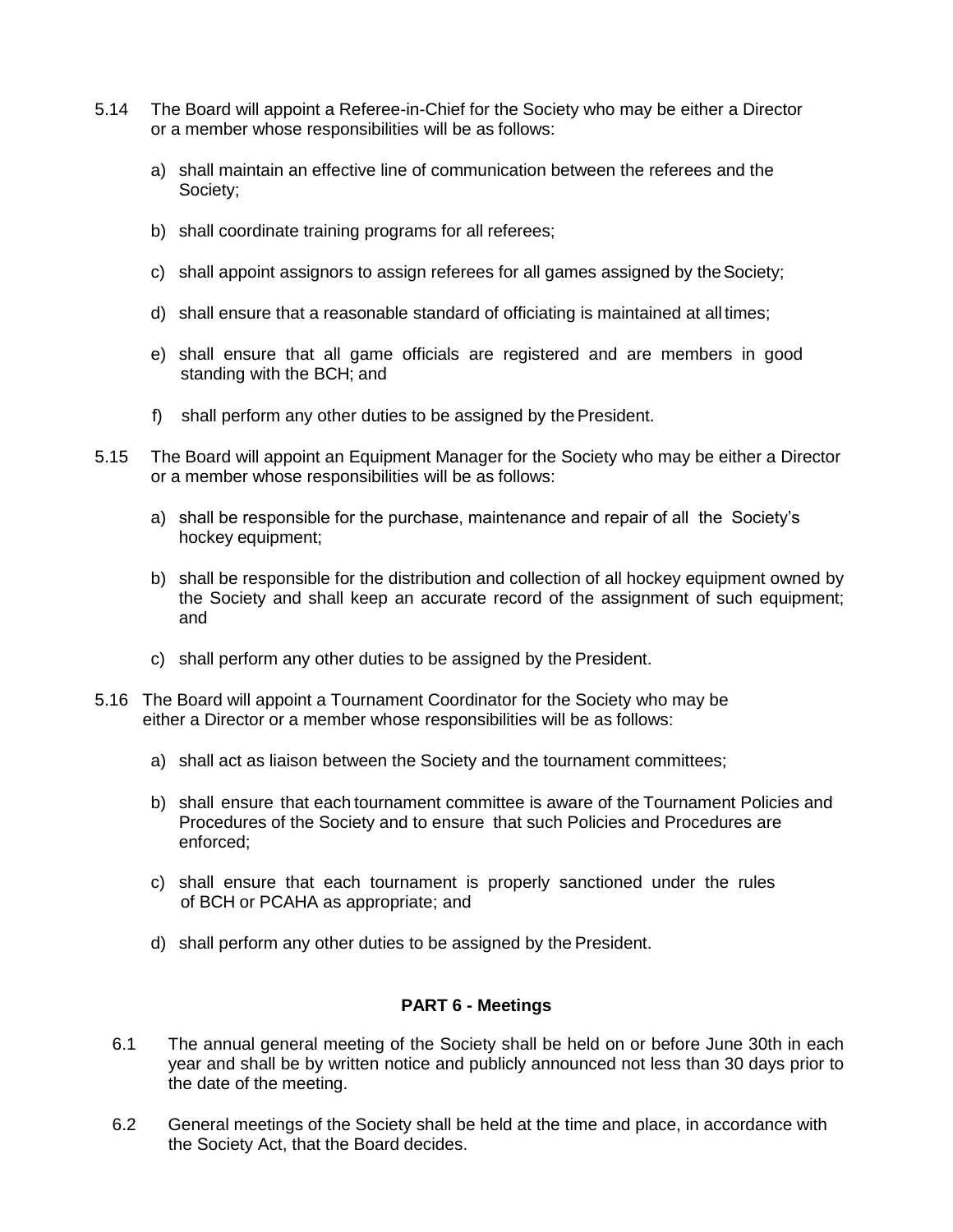- 6.3 A quorum for all general meetings shall be a minimum of thirty (30) members, including the Board. Unless a quorum is present at a general meeting, no business other than the adjournment or termination of the meeting shall be conducted.
- 6.4 Every member in good standing present at a general meeting is entitled to one vote. Voting by proxy shall not be allowed. Voting shall be by a show of hands unless the membership requires a poll. Upon a show of hands, every member shall have one vote and, unless a poll is required, a declaration by the Chair that a resolution has been carried or not carried and an entry to that effect in the minutes of the Society shall be sufficient evidence of the facts without proof of the number or proportion of the votes accorded in favour of or against such resolution. If a poll is required, the resolution shall be decided by a majority of the votes of the members (with the exception of special resolutions which shall require 75% majority of the members in attendance) and such poll shall be taken in such manner as the Chair shall direct and the result of such poll shall be considered the decision of the Society in general meeting upon the matter in question. The Chair shall not have a vote, whether upon a show of hands or on a poll, except in the event of a tie, the Chair shall have a casting vote, being the only vote he/she is entitled to.
- 6.5 Board meetings shall be held as required, with a minimum of eight (8) per year. The Board may meet together at the places they think fit to dispatch business, adjourn and otherwise regulate their meetings and proceedings, as they see fit.

## **PART 7 – Banking, Finances and Execution of Documents**

- 7.1 Accounts shall be kept in the name of the Society at a chartered bank, credit union or trust company selected by the Board.
- 7.2 All Society cheques shall be signed by two signing officers who shall be any two of the President, 1<sup>st</sup> Vice-President or Treasurer of the Society unless otherwise determined by the Board.
- 7.3 The financial year of the Society shall be from May 1<sup>st</sup> to April 30<sup>th</sup>.
- 7.4 The funds required by the Society shall be obtained by whatever means the Board shall see fit and shall be at their discretion.
- 7.5 The Board may purchase, lease or otherwise acquire for the purposes of the Society, any real or personal property, particularly equipment and supplies for the members of the Society and others and, so far as may be legal, from time to time, sell, demise, let, mortgage or dispose of the same.
- 7.6 In order to carry out the purposes of the Society, the Directors may, on behalf of and in the name of the Society, raise or secure the payment or repayment of money in the manner they decide, and, in particular but without limiting the foregoing, by the issue of debentures.
- 7.7 No debenture shall be issued without the sanction of a special resolution.
- 7.8 The members may by special resolution restrict the borrowing powers of the Directors, but a restriction imposed expires at the next annual general meeting.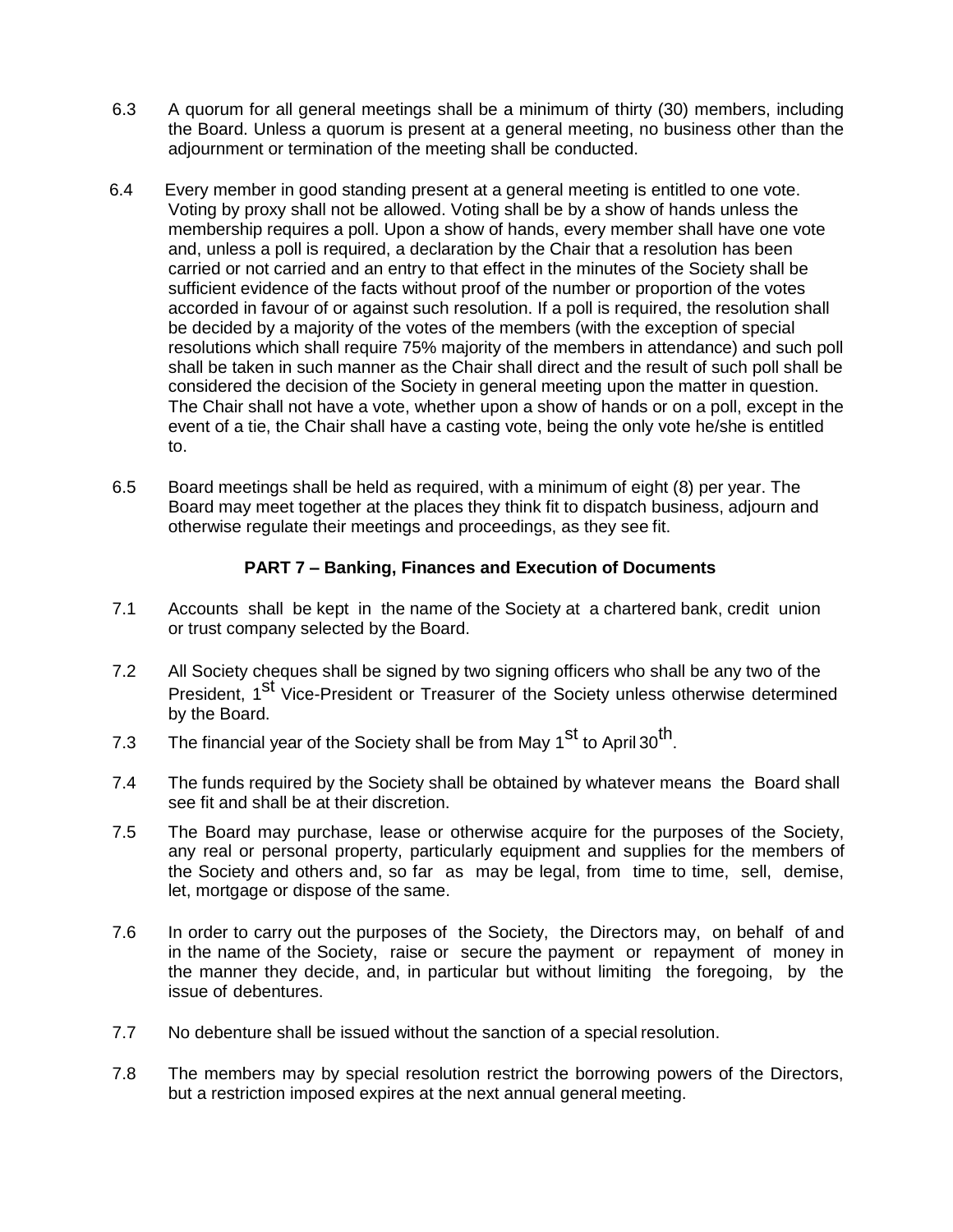- 7.9 Execution of any documents on behalf of the Society will be valid, whether executed under seal or otherwise, if executed by the following:
	- a) any two of the President, 1<sup>st</sup> Vice President, 2<sup>nd</sup> Vice President, Secretary or Treasurer of the Society; or
	- b) any two Directors or Officers of the Society duly authorized by authority of a resolution of the Directors.

### **PART 8 - Auditor**

- 8.1 At each annual general meeting, the Society shall appoint an auditor to hold office until he is re-elected or his successor is elected at the next annual general meeting.
- 8.2 An auditor may be removed by ordinary resolution.
- 8.3 An auditor shall be promptly informed in writing of appointment or removal.
- 8.4 No Director of the Society shall be the auditor.
- 8.5 The auditor may attend general meetings.

Part 9 (Discipline Committee) and Part 10 (Appeals Committee) will work with the CMHA Board of the Directors to ensure the communication flows between the committees and the Board is transparent and without conflict. Each Committee is tasked to communicate its findings/results to the  $1<sup>st</sup>$  and  $2<sup>nd</sup>$  Vice Presidents who are representatives of the Board.

### **PART 9 - Discipline Committee**

#### **Overview**

The Discipline Committee is a committee of functionaries empowered to examine alleged breaches of discipline within the organization and adjudicate on them. It assists in providing the CMHA Board of Directors in ensuring fairness, while also ensuring that the behavior of the membership/volunteers/staff is held accountable and that their deeds and actions respect the Code of Ethics set out under the mandate of the Chilliwack Minor Hockey Association (also governed under PCAHA, BCH, and HC). It will work to uphold these Bylaws/and the policies set out by the Society.

A disciplinary action set out and/or established by the committee is a reprimand or corrective action in response to serious penalties, rule violations and other actions deemed by the committee to have adversely affected the membership and/or the organization. Depending on the severity of the case, a disciplinary action can take different forms, including a verbal warning or a written warning.

The Discipline Committee and the Appeals Committee shall not consist of the same members.

9.1 The Discipline Committee shall consist of the 1<sup>st</sup> Vice-President of the Society who shall be the Chair, and at least two other committee members appointed by the President at the first Board meeting. One of the other two committee members shall not be Directors of the Board.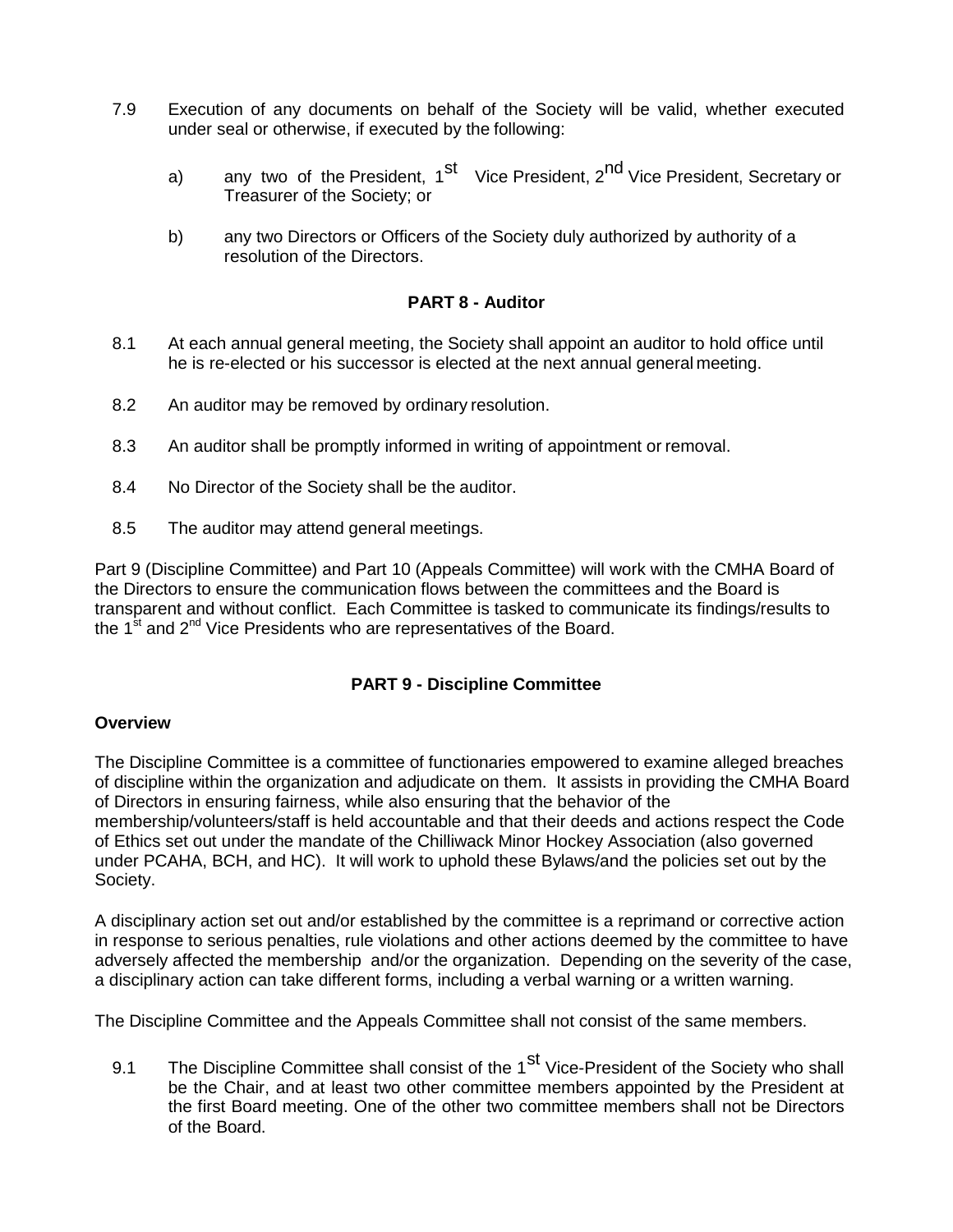- 9.2 The duties of the Discipline Committee shall be:
	- a) to review decisions of the Board made under Article 5.1 (d) and shall have the power to vary, on an interim or permanent basis, a suspension imposed by the Board for such length of time as the Discipline Committee thinks proper provided that the person who is the subject of the suspension shall be given an opportunity at the Discipline Committee meeting to show cause why the suspension should be varied;
	- b) to review all major penalties (5 Min Majors, Gross and Match, 9.2 suspensions) assessed against players or team officials of the Society and to suspend and/or take disciplinary action that may be deemed necessary against such individuals; and
	- c) to consider any other disciplinary matters as the committee, in its sole discretion considers necessary.

## **PART 10 - Appeals**

#### **Overview**

The Appeals Committee is a committee of functionaries empowered to appeal sanctions/decisions imposed by other committees/administrators in the organization. It will assist in providing the CMHA Board of Directors with an efficient, adaptable and far-reaching appeal process, and will work to uphold these Bylaws/and the policies set out by the Society. The Appeals Committee would be the last step in the appeal process with the organization. It will strive to ensure fairness, and that their deeds and actions respect the Code of Ethics set out under the mandate of the Chilliwack Minor Hockey Association (also governed under PCAHA, BCH, and HC).

The goal of the Appeals Committee is to deal with appeals, guided by the principles of natural and procedural justice. Such principles include providing a reasonable opportunity to be heard to both the person(s) making the appeal and/or a decision being appealed, which includes decisions made by the Disciplinary Committee and the Board of Directors. The Appeals Committee must operate, based upon the familiar moral imperative of respect for human dignity and independence from other decision making bodies around it. It must clearly keep in sight the requirement of the mandate and work unbiasedly to hear the arguments of both parties affected. The opportunity should consist and be given to provide an explanation of the reasons for or against the decision, and also an opportunity for rebuttal. The Appeals Committee in turn, will provide fair and impartial judgement with reasoned and written grounds for its decisions, based on materials/information/facts that are presented.

The appeal begins when a complainant presents to the Secretary a written statement stating the grounds and rationale for the appeal. The Chair of the Committee will notify the CMHA Board of Directors of an active appeal. The CMHA Board of Directors and/or Discipline Committee will be requested to provide the Chair of the Appeal Committee with a written copy of the decision previously made on this particular situation. When the Chair has the written statements of both parties, the Committee will be convened to review the documents. Interviews may be required for further information. In conducting its' hearing(s), the Committee shall accommodate reasonable requests of those appearing before it. The complainant, the Board of Directors, nor the Disciplinary Committee shall be present when the Appeals Committee is making its' final decision.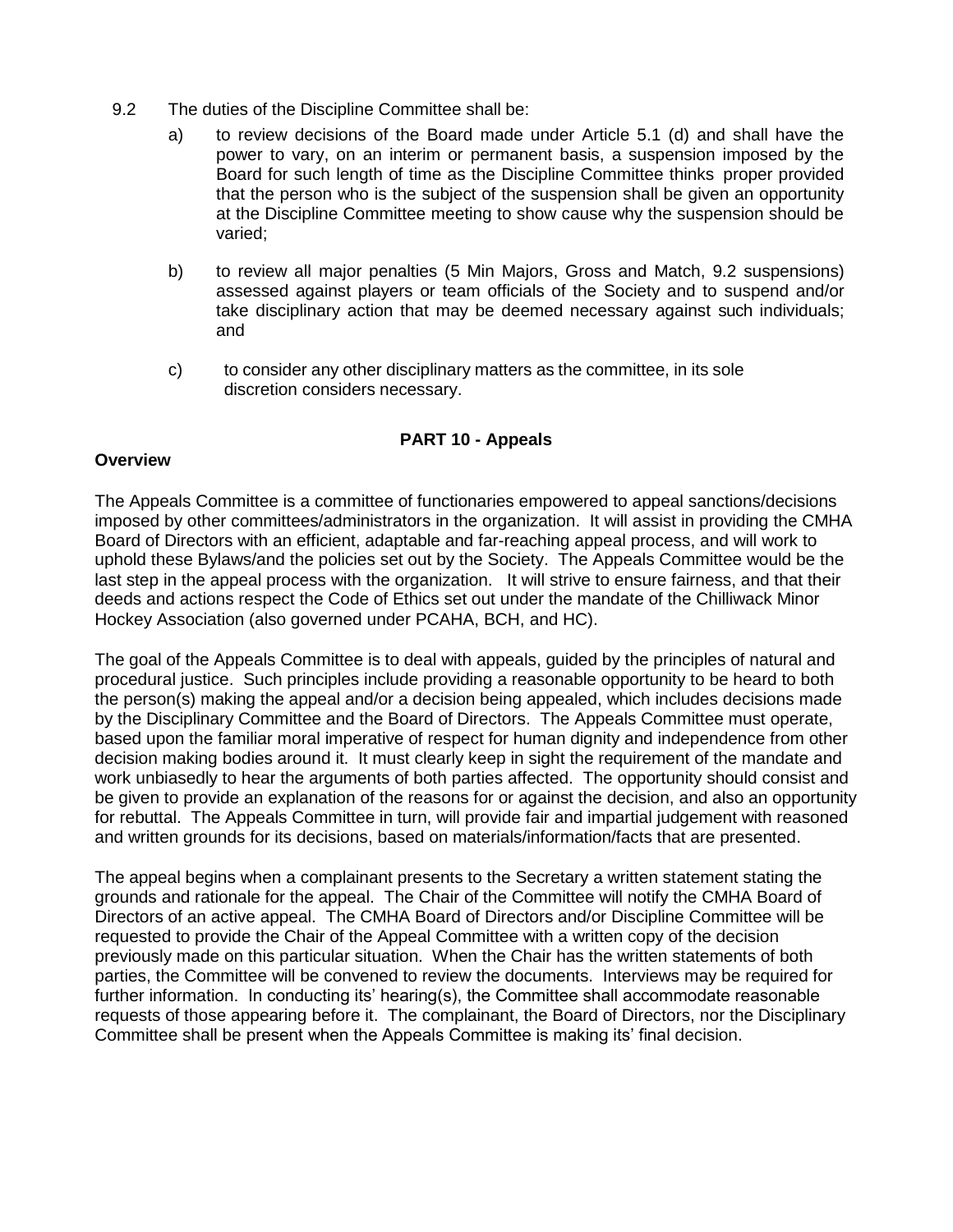#### **Conflict of Interest**

The members of the Appeals Committee shall disclose actual, perceived or potential conflicts of interest to the Committee. The Appeals Committee should develop mechanisms to address and resolve any conflicts of interest. To maintain the independence of integrity of the appeals process, it is of the upmost importance that members of the Appeals Committee avoid real or apparent conflicts. To manage such conflicts, if they arise, the Committee members must withdraw from the committee when such projects are under consideration. Situations may arise causing conflict between the Appeals Committee and the Board of Directors, so it is important that all ethical questions are resolved. As the body mandated to maintain high ethical standards on behalf of the Society, as well as the membership's trust and integrity, it is important that the Committee maintain an arms-length relationship with the Society.

- 10.1 The Appeals Committee shall consist of the 2<sup>nd</sup> Vice-President of the Society who shall be the Chair, and two other Directors of the Society excluding the President, the **State Chain, and the Children Directors** of the Discipline Committee.
- 10.2 The duty of the Appeals Committee shall be to hear appeals from decisions made by the Discipline Committee and/or the Board of Directors as made under Article 9.
- 10.3 The Appeals Committee may re-admit any team, player, team official or referee or uphold or modify any decision made by the Discipline Committee under Article 9.
- 10.4 Any team, player, team official, Member or referee may appeal any decision of the Discipline Committee.
- 10.5 Any appeal to the Appeals Committee by the aggrieved party shall be in writing outlining all particulars pertaining to the case and shall be delivered to the Secretary of the Society within seven (7) days of being notified of the decision of the Discipline Committee.
- 10.6 Any appeal under Article 10.5 herein shall be dealt with by the Appeals Committee within fourteen (14) days of receiving the written appeal.
- 10.7 Any team, player, team official, Member or referee may appeal the decision of the Appeals Committee to the Board of Directors.
- 10.8 Any appeal to the Board by the aggrieved party shall be in writing outlining all particulars pertaining to the case and shall be delivered to the Secretary of the Society within seven (7) days of being notified of the decision of the Appeals Committee.
- 10.9 Any appeal under Article 10.8 herein shall be heard at the next duly convened Board meeting.

### **PART 11 - General**

- 11.1 The Society shall maintain affiliation with the HC, BCH and PCAHA as the Board deems it expedient or appropriate, and shall observe all laws, rules and regulations by which such associations are governed and where possible shall have representation at their Annual General Meetings.
- 11.2 These By-Laws shall not be altered or added to except by special resolution.